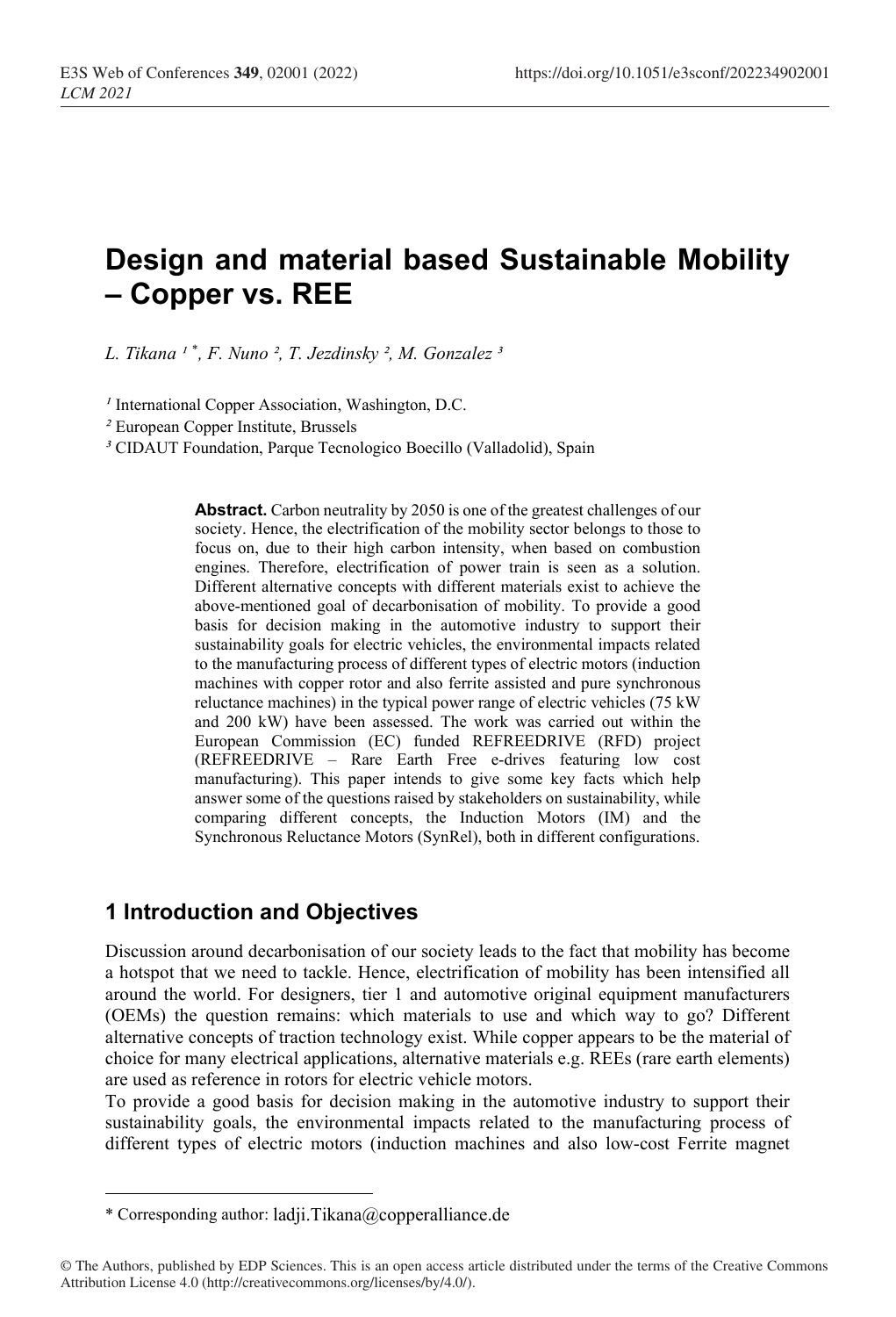assisted and pure synchronous reluctance machines) in the typical power range of electric vehicles (75 kW and 200 kW) have been assessed.

REFREEDRIVE project (REFREEDRIVE –Rare Earth Free e-drives featuring low cost manufacturing [\[1\]](#page-6-0)) was focused on contributing to avoid the use of rare earth magnets through the development of a next generation of electric drivetrains. Along the REFREEDRIVE project, two solutions for the power traction system of electrical vehicles were simultaneously developed: Induction Motors (IM) with fabricated and copper die-cast rotor and Synchronous Reluctance Motors (SynRel) (pure and assisted by Rare Earth Free Permanent Magnet (PM)).

In the project, the 200 kW e-motors in different variants (copper rotor and SynRel variants) were optimized (REFREEDRIVE machines  $-$  RFD [3, 4, 5]) and the physical prototypes were compared against reference REE PM-e-motors designed with NdFeB (SynRel machines for automotive) [\[2\]](#page-6-1).

The success of the project has been based on the knowledge of the project consortium, integrated by designers (of electric motors and power electronics), manufacturers and/or suppliers of different parts of electric machines, or at least, with direct control on its manufacturing process. From the Life Cycle Assessment (LCA) viewpoint, this facilitated the process of gathering the necessary information to model the manufacturing phase of motors within LCA activities.

## **2 Process Mapping and design**

LCA performance within the REFREEDRIVE project was focused on the manufacturing and assembly processes of the electric motors, from a "cradle-to-gate" approach, for all the studied machines (PM SynRel as reference, and the four technologies of the REFREEDRIVE project (Induction and SynRel machines)), in their different configuration. The approach covered the life cycle from resource extraction (cradle) to the factory gate (**Figure 1**).



**Figure 1: System Boundaries for the REFREEDRIVE Life Cycle Assessment**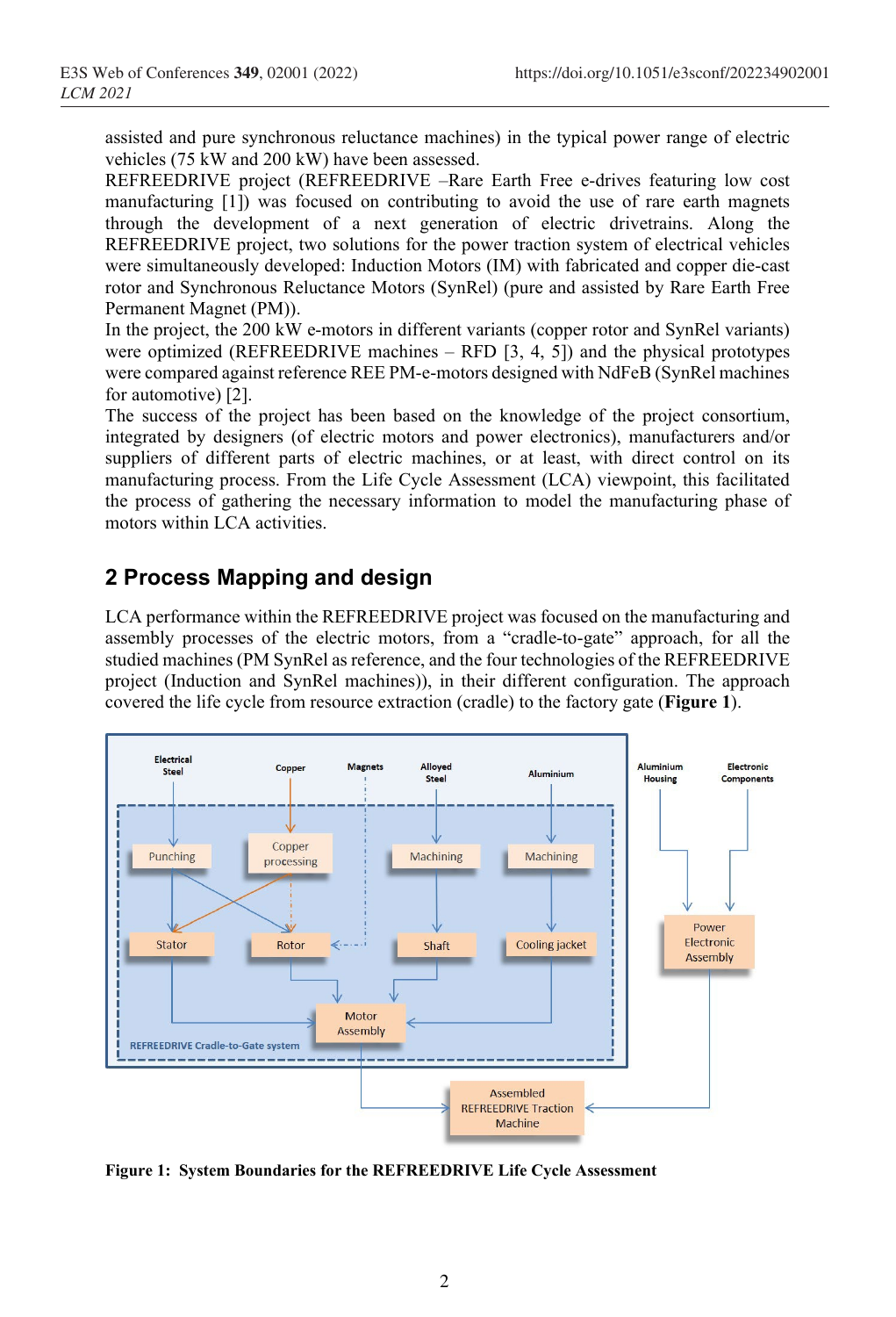In figure 1, background processes are included into the area limited by the continuous dark blue area, but out of the area bordered by the dashed dark blue line. Here are included the manufacturing processes of the needed materials to manufacture electric motors, which are not under the direct control of the REFREDRIVE partners, but nevertheless, they have huge relevance on the environmental impact of the product under analysis. Background data were taken from GaBi Professional Database and LCA motors models were merged in a life cycle inventory software (GaBi) [6] to obtain a full model of each REFREEDRIVE machines.

System boundary (see **figure 1**) was chosen considering that the use phase and end-of-life scenario for all the configurations of the REFREEDRIVE machines can be assumed as quite similar, not showing relevant differences among them: efficiency, which defines the consumption of energy during its use phase, is quite similar for all the REFREEDRIVE electric drives, and the reuse/recycling strategies for the REFREEDRIVE solutions are the same in each configuration on base of the used materials. In the REFREEDRIVE project, efficiency of the developed electric drives was characterized. However, this information was not available for the electric machines taken as reference. This issue does not allow making a comparison study about the use phase of the REFREEDRIVE machines against the reference one (state of the art) - reason why it has not been carried out.

Therefore, the production stage was the step of the life cycle where the study was focused, to determine the environmental impact of traction systems developed in the project, and more specifically, for the e-motors. For each motor technology, the production process of the different motor parts (stators, rotors and cooling system) were modeled individually.

Manufacturing steps in the REFREEDRIVE LCA cover the production of the active parts of the electric motors (rotor, stator and shaft), but also the cooling jacket. Rotor and stator are mainly joined stacks of electrical steels. Stator also includes copper, either as winding or hairpins, depending on the type of motor. Rotor of induction machines has got copper, casted or in bars(**figure 2**). SynRel motors do not use copper (**figure 3**). One of the REFREEDRIVE SynRel motor uses ferrite magnets (see **figure 3**).



**Figure 2: RFD Induction rotor designs with copper**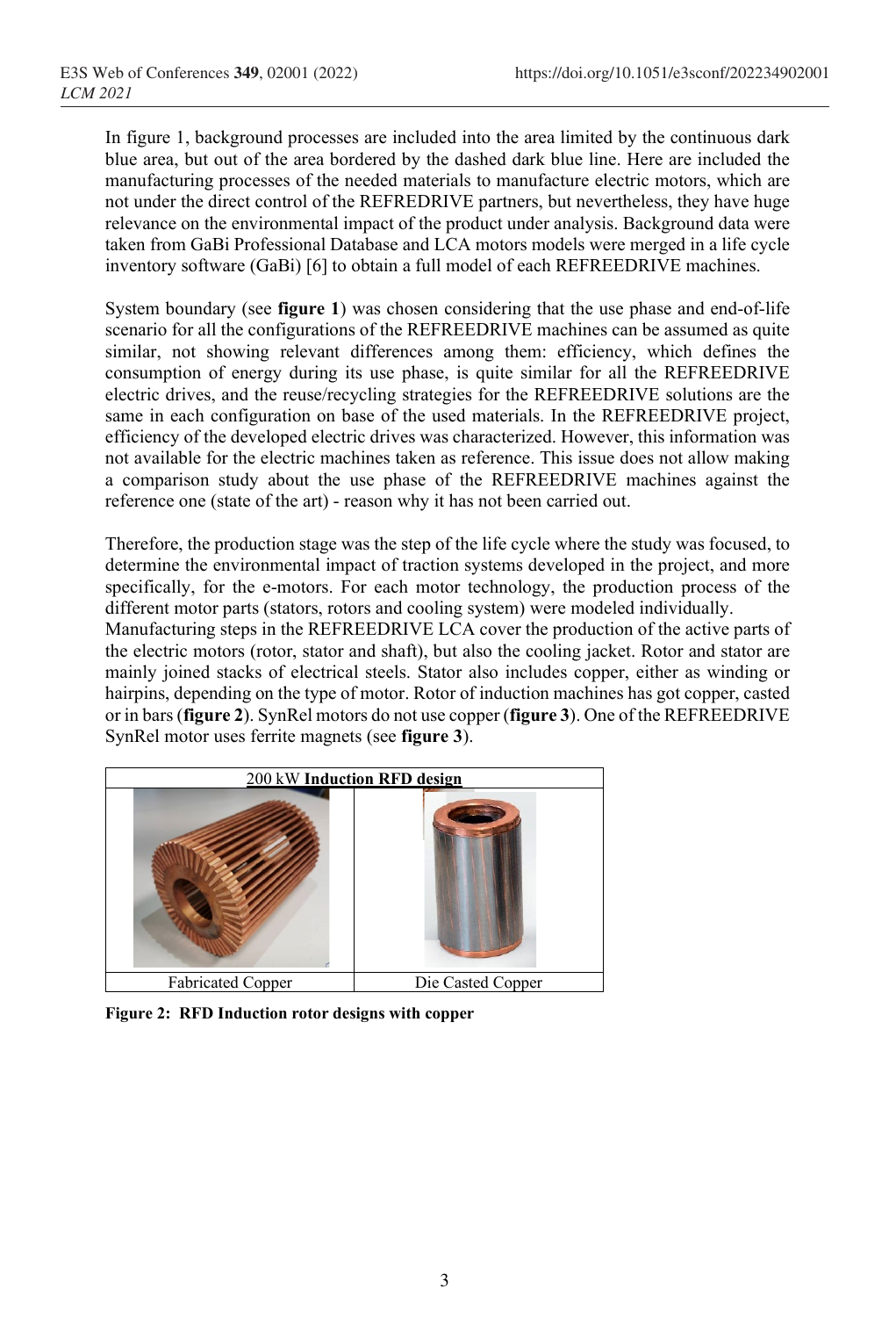

**Figure 3: RFD SynRel designs without magnets and with ferrite permanent magnets**

Charts in **figure 4** show the materials distribution and weight breakdown for a 200 kW motor employed as reference, in comparison with the machines developed within the REFREEDRIVE project.



Permanent Magnet (NdFeB) SynRel machines, as Reference machines [7, 8]



REFREEDRIVE SynRel machines, Permanent Magnet Assisted configuration







REFREEDRIVE SynRel machines, Pure Ferrite configuration

#### **Figure 4: Mass configuration of different electrical machines**

#### *Steel:*

The main active machine parts, the rotor and the stator cores, generally consist of electrical steel (stacked electrical steel laminations) in order to concentrate the magnetic flux, and thus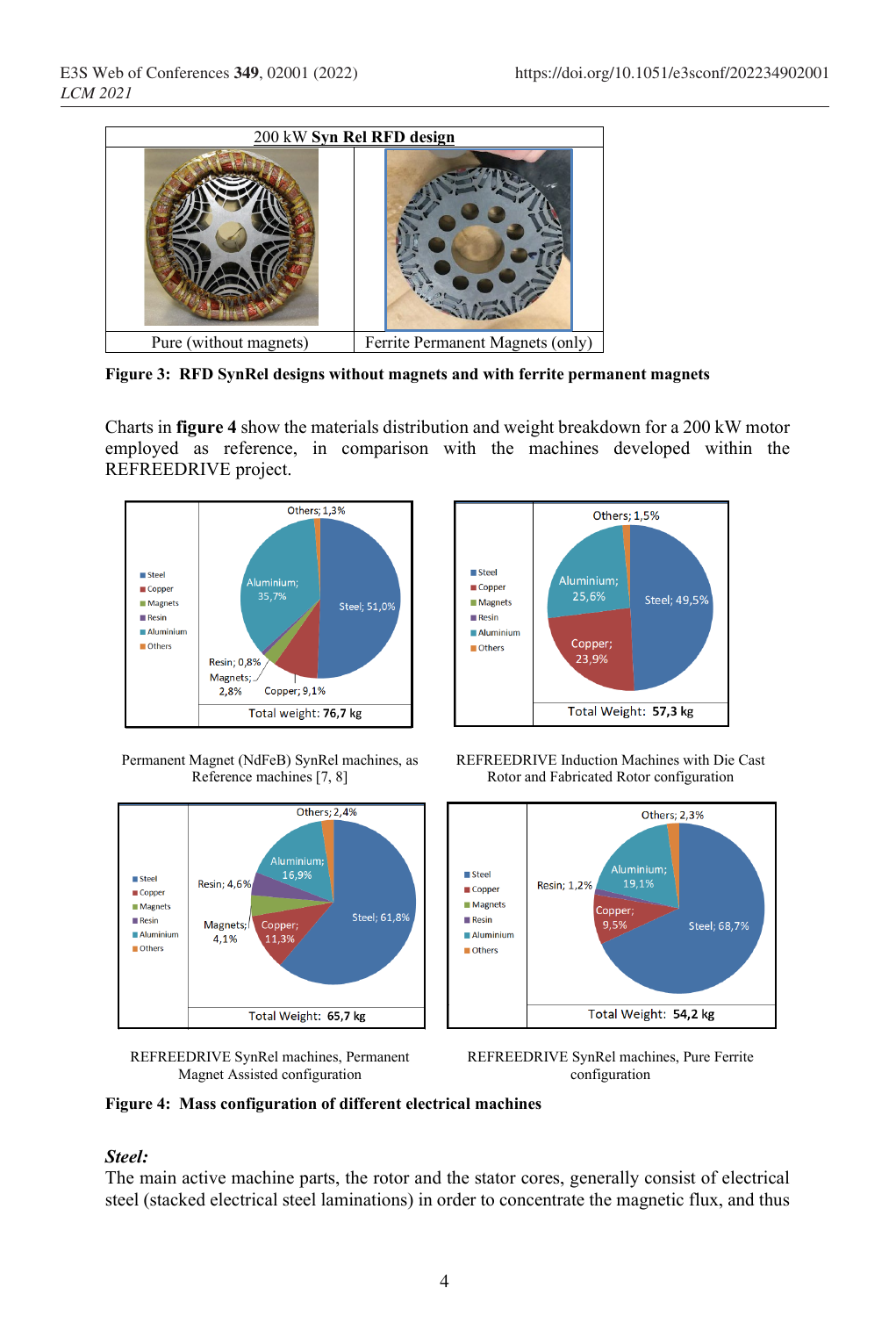to minimize flux leakage to the surrounding air, which would not contribute to the torque production.

Electrical steel laminations, used in the stator and rotor cores of electrical machines, are typically obtained by cutting through punching or laser, from steel sheets. The next manufacturing step after cutting core laminations is the stacking process. There are several methods for stacking core laminations. Along the Life Cycle Assessment within REFREEDRIVE project, both welding process and bonding process were used, for different motor configurations. Therefore, reference SynRel motors and RFD induction motors had got welded their steel stacks (for stators and rotors). On the other hand, RFD SynRel motors used a bonding technique for the stacking process (varnish "Backlack" technique).

A shaft, often made of carbon steel, is put inside the rotor. The role of the shaft is to transmit the torque produced by the motor to the external load, via the mechanical drivetrain.

#### *Aluminium:*

In order to protect and contain the stator and rotor packages, housing is needed. For automotive powertrains, aluminium is a common material. Together with the steel employed in the stator and rotor stacks, which is usually the main contributor to the overall weight of the motors, the cooling system casing is usually the other main contributor, despite being manufactured using a light alloy (aluminium) (See Figure 4).

#### *Copper:*

A third material hugely used in the motor manufacturing is copper, but according to the handled technical literature, ever in less amount than steel (stator and rotor) or aluminium (cooling casing), as shown in figure 4. In motors developed within the REFREEDRIVE project, copper was used for the manufacturing of the stator winding in all technologies (SynRel and Induction), and additionally, for the rotor in induction machines.

Additionally, a current conducting wire is placed in the stator slots to convert electrical energy into magnetic energy. A regular wire consists of a base metal, typically copper which is isolated by one or multiple layers of insulation materials. Usually, the copper conductors in the stator are wound in several turns through the core slots to form coils. The winding coils must be firmly mounted and insulated to be protected from short circuiting, to each other and to the stator core.

#### *Magnets:*

The task of the rotor is to produce a torque which can be transmitted to the wheels. By providing a magnetic field which interacts with the magnetic field of the stator windings, it converts magnetic power to mechanical power. In the case of Permanent Magnets (PM) SynRel machines (see **figure 3**), the rotor field is generated by permanent magnets (as in the case of the reference machine for the comparison with the REFREEDRIVE machines).

The electric motors with permanent magnets embedded in the rotor, used a few of magnets manufactured and employing different materials, depending on the performance to achieve. Currently, rare earths are usually employed in the manufacturing of these permanent magnets, obtaining as example, different formulations of NdFeB magnets, which are vastly employed in automotive traction. The amount of rare earth material in the magnets, most used in motor manufacturing, varies with magnet grade, which is usually a ternary alloy containing mainly Nd (28%), Fe (70%) and B (1%)

The NdFeB magnets only mean a low contribution to the overall weight of the motor (around 3%). However, its contribution to the environmental impact is relevant in comparison with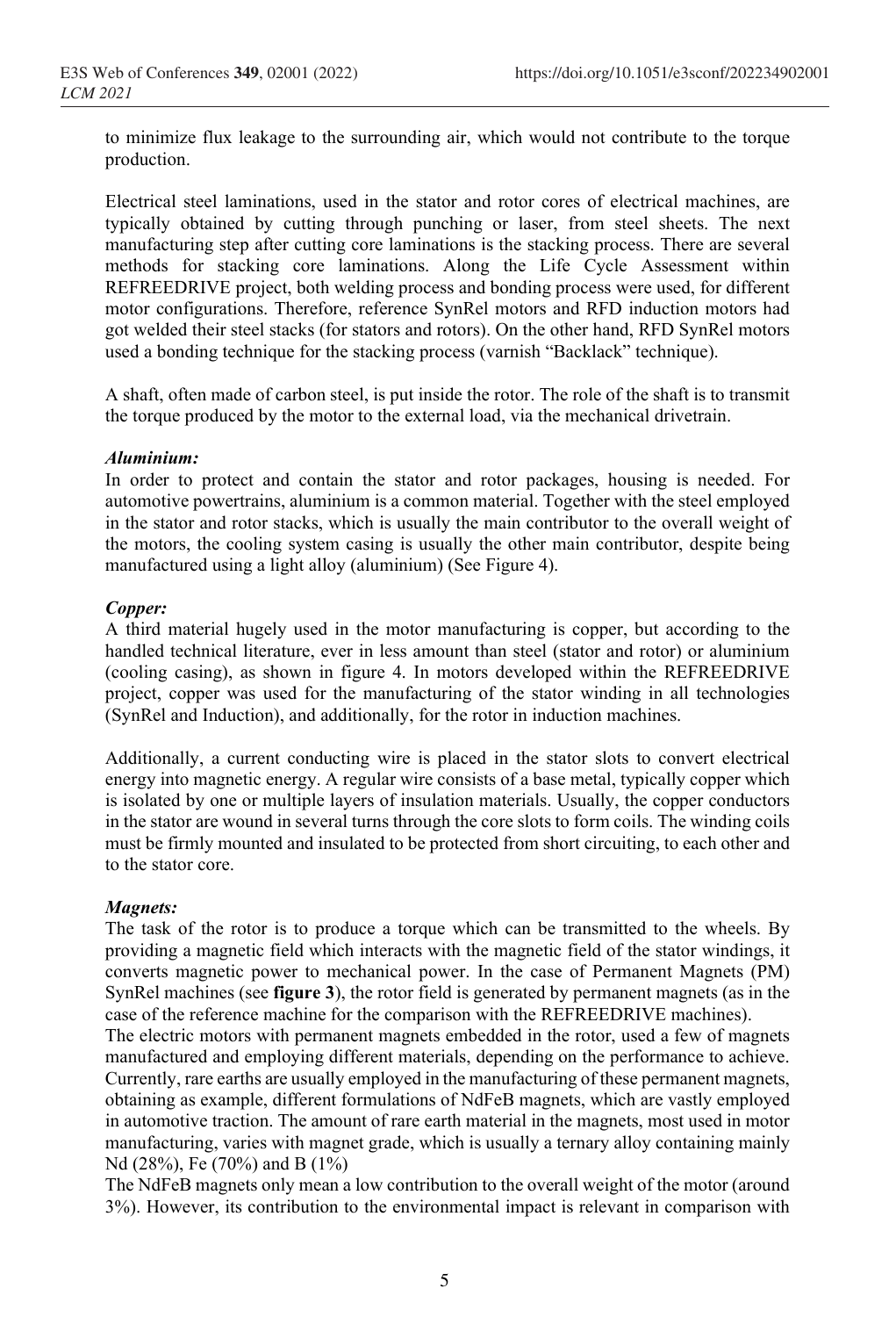other materials, as shown in following sections, when reference motors are analysed from an environmental point of view.

### **3 Results**

In general, and as a result of the findings obtained from the Life Cycle Assessment, it can be confirmed that the motors developed in the REFREEDRIVE project present a lower environmental impact than the motors used as reference in the study (NdFeB "PM SynRel"). Primary energy demand (PED) and Climate Change were analysed as main environmental impact categories in the REFREEDRIVE Life Cycle Assessment, as shown in **figures 5** and **6**. In both categories, the reference motor shows a significant higher impact than any RFD machine. Proposed RFD e-motors show about half of the environmental impact in these commented environmental categories.

The use of NdFeB PM by the reference motors significantly marks the environmental impact of its manufacturing process. Therefore, avoiding the need to use that material (NdFeB magnets) in the manufacture of RFD motors, makes its environmental impact significantly less than that of the reference motor. Pure SynRel solution or PM-assisted SynRel one shows a better environmental profile than the reference motor with NdFeB "PM" (see **figure 5**).

On the other hand, with a good design as developed within the REFREEDRIVE, copper remains from a circular economy point of view, the best environmentally friendly choice for e-motors compared to NdFeB "PM SynRel" solutions [\[2\]](#page-6-1) (**figure 6**).

Additionally, the ability to use less steel in the manufacture of the stator and rotor in the novel RFD motor designs, gives them an environmental advantage over the reference motor.



**Figure 5: Environmental Impact comparison of REFREEDRIVE motors with "PM-assisted" and "pure ferrite" against current automotive electric motor (NdFeB permanent magnets SynRel)**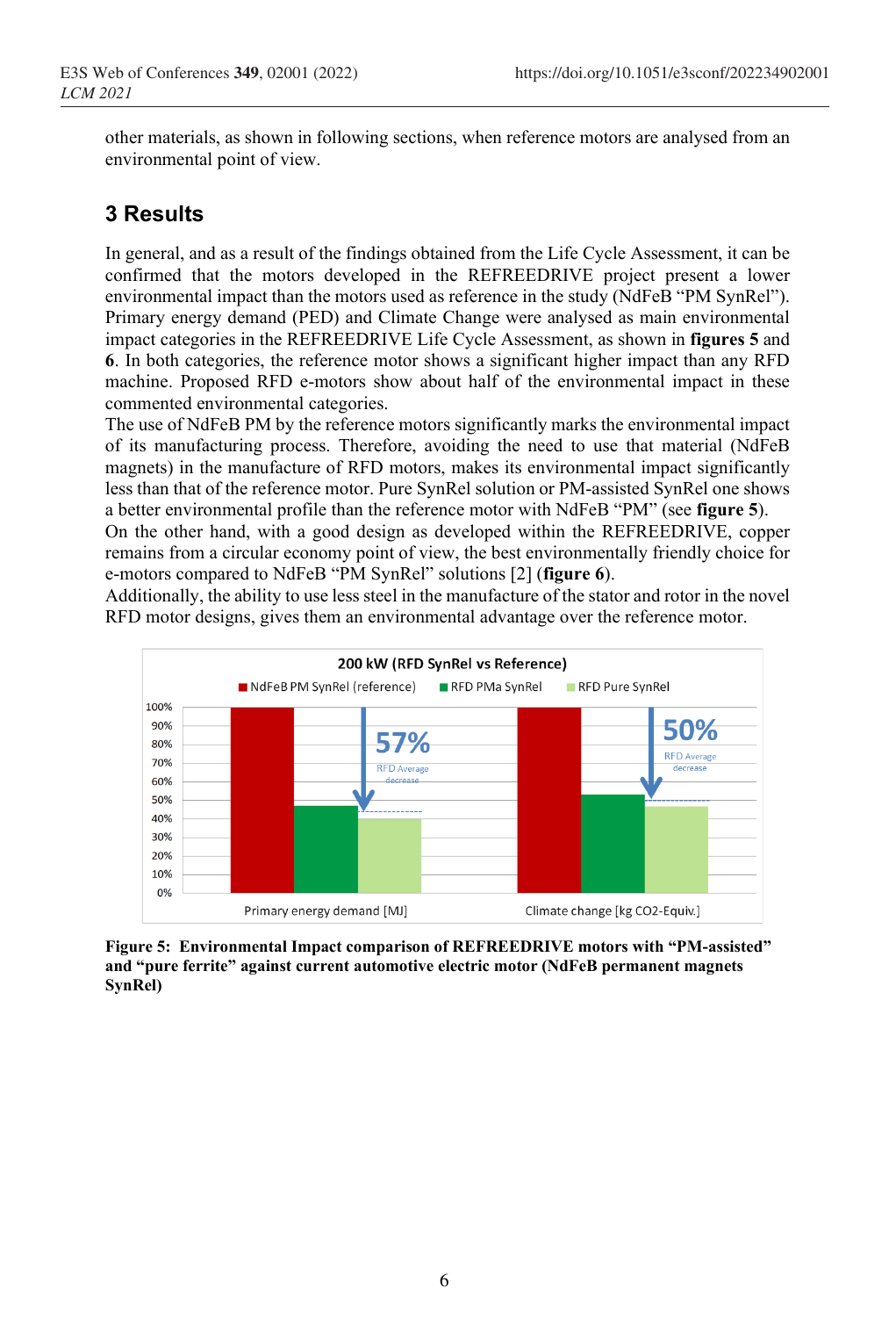

**Figure 6: Environmental Impact comparison of REFREEDRIVE induction motors with copper against current automotive electric motor (NdFeB permanent magnets SynRel)**

Therefore, reductions in the environmental profiles are mainly due to an optimized design, which results in a proper and efficient use of materials (less material needed, less environmental impact), but above all, to the reduction and elimination of the use of NdFeB permanent magnets [7, 8].

### **4 Conclusion**

The study here showed that high-efficient motors can be designed with different materials than rare earth elements. One of those well-known materials by automotive designers is copper. The proposed REFREEDRIVE designs help limit or at least not increase the material mix in the automotive sector while transitioning to electrification of the power train. This can be seen as a key aspect for recycling and for the material circularity aspect.

The permanent magnet solutions as mostly used today with e.g. NdFeB "PM" have significantly high environmental impact, despite the small contribution of the magnetic material to the overall motor weight (magnets weight  $\lt$  3%), compared, for example to copper based induction designed ones as shown in **figures 5 and 6**.

Further advantages in using copper are as follows:

- Copper solutions are cost effective.
- Copper solutions are environmentally not critical and have low supply risks [9].
- Copper solutions guarantee material circularity (mature recycling practice).

## **Acknowledgement**

REFREEDRIVE project has received funding from the European Union's Horizon 2020 research and innovation programme under grant agreement No 770143

### **References**

- <span id="page-6-0"></span>1. http://www.refreedrive.eu/about ; https://www.cidaut.es/en/european-projects
- <span id="page-6-1"></span>2. A. Nordelöf et Al., "A Scalable Life Cycle Inventory of an Electrical Automotive Traction Machine Technical and Methodological Description", Chalmers University Of Technology, Gothenburg, Sweden 2017